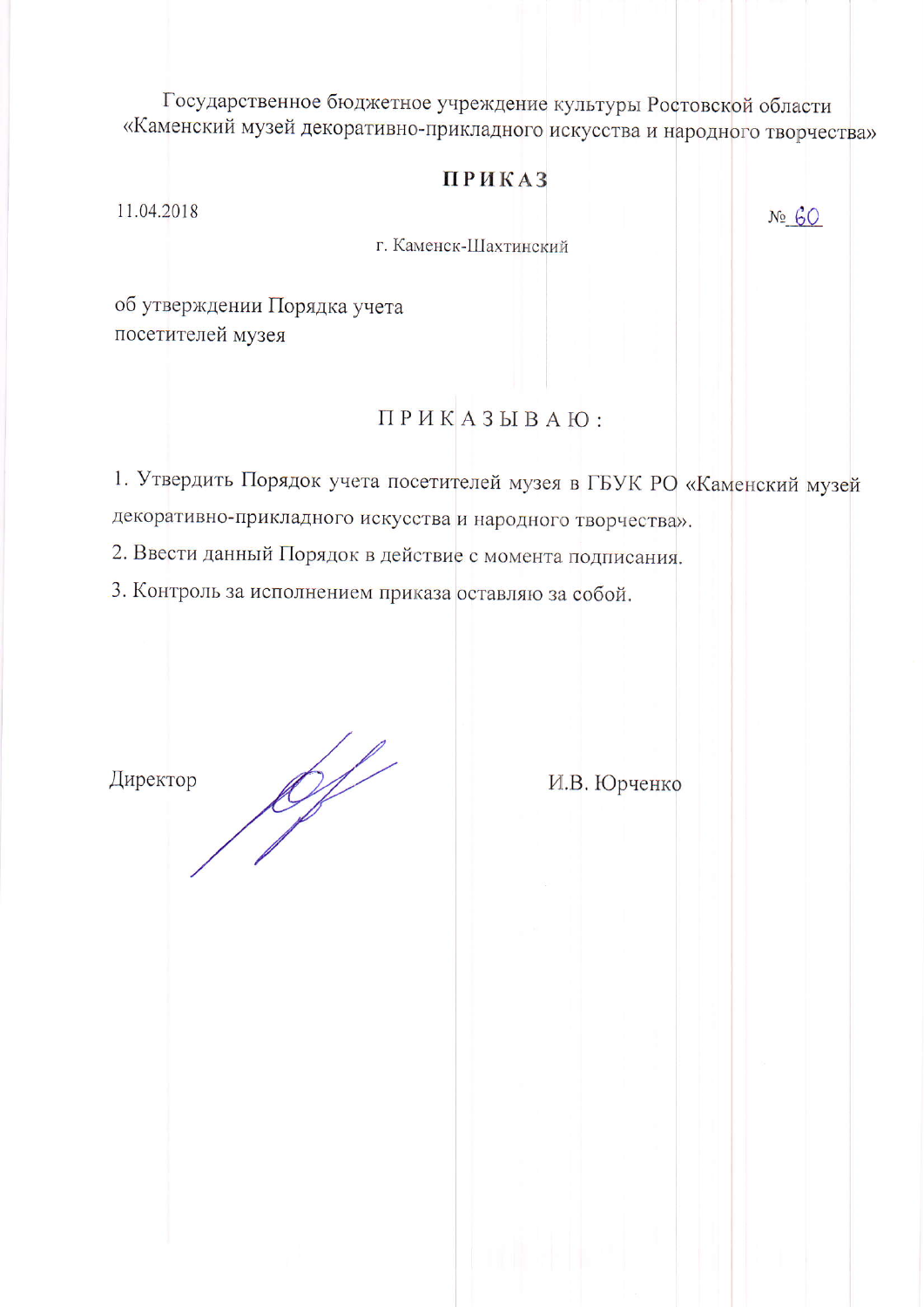Приложение к приказу от 11.04.2018 № 60

## ПОРЯДОК

учета посетителей в ГБУК РО «Каменский музей декоративно-прикладного искусства и народного творчества»

1. Учет посетителей в ГБУК РО «Каменский музей декоративно-прикладного искусства и народного творчества» ведется ежедневно по количеству проданных в кассе музея билетов.

2. Музейный кассир в конце рабочего дня формирует отчет о количестве проданных билетов, экскурсионных и лекционных путевок.

3. Сведения о количестве посетителей музейный кассир вносит в Журнал учета посетителей за текущий год.

4. Музейный кассир ежедневно передает сведения о количестве посетителей ответственному лицу за учет посетителей, назначенному приказом директора музея.

 $5<sub>-</sub>$ Ответственное лицо ежедневно вносит сведения о количестве посетителей в Журнал учета посетителей, который ведётся по следующей форме: № п/п Дата Социальная категория Количество

6. Учет экскурсионных посещений ведется на основании количества проданных билетов на экскурсионное обслуживание (одиночных посетителей и посетителей в составе сформированных групп) и данных экскурсионных путевок, оформленных в установленном порядке.

7. Экскурсионные посещения стационарных выставок музея учитываются в Журнале учета экскурсий по выставкам, который ведётся по следующей форме